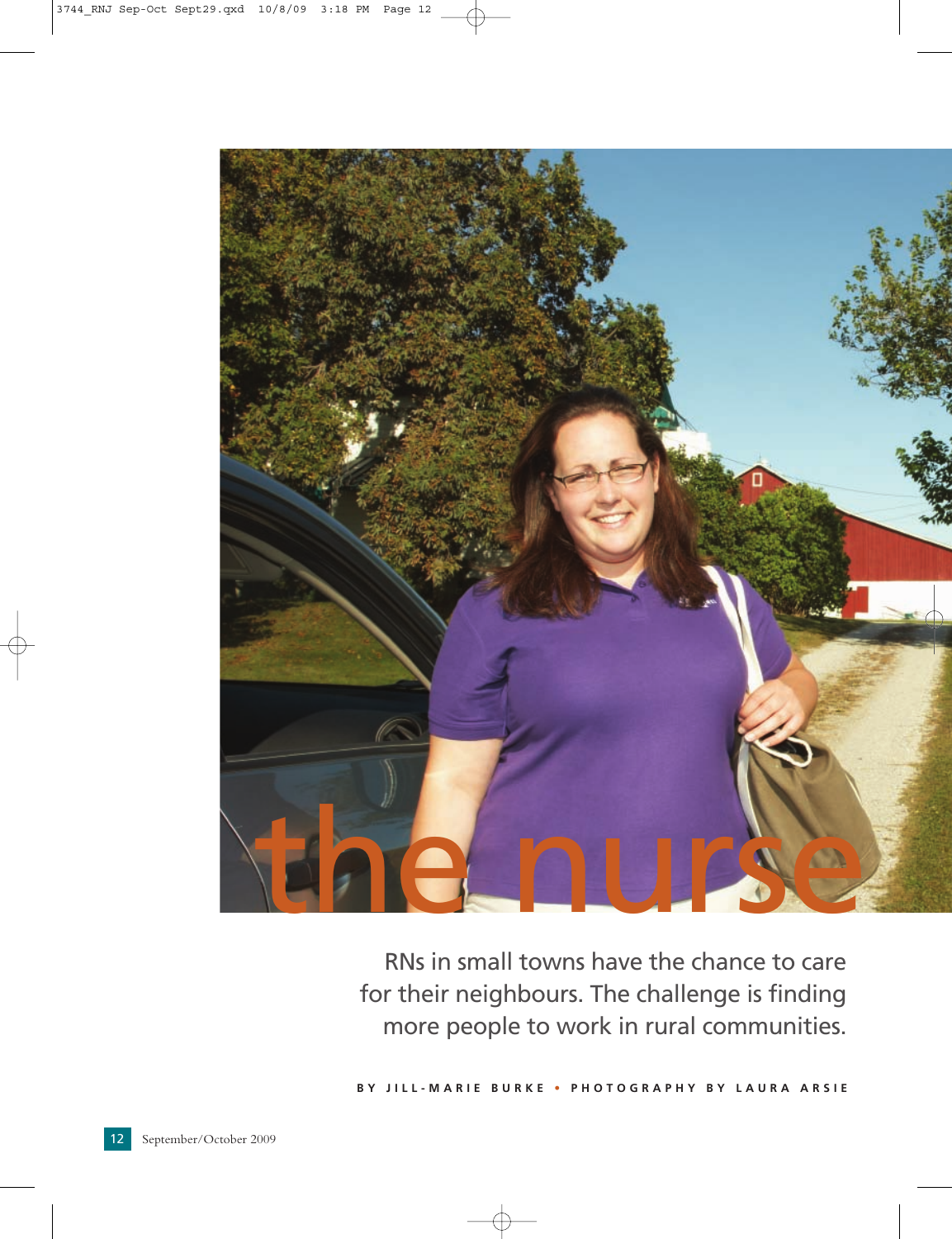

AS SHE PULLS HER SUV OUT OF HER DRIVEWAY, RN MELANIE MCBRIDE MAKES A MENTAL INVENTORY OF THE SUPPLIES stored in the plastic drawers in the back.Gauze? Check.Wound dressing and packing supplies? Yes.Equipment to insert IVs and draw blood? Absolutely. Diapers? Just in case. McBride never knows what might be needed in a pinch when she checks in on her patients who may be on dialysis, undergoing chemotherapy or in need of wound care.

McBride works for Saint Elizabeth Health Care and her clients live along the rural roads and in the small communities on the shores of Lake Huron.As she heads down County Road 2 past fields of corn and soybeans, she thinks about the man who would have become a palliative care patient if she hadn't realized that complications following abdominal surgery were killing him. His incision wouldn't stop draining, he had a fistula, and he had lost a lot of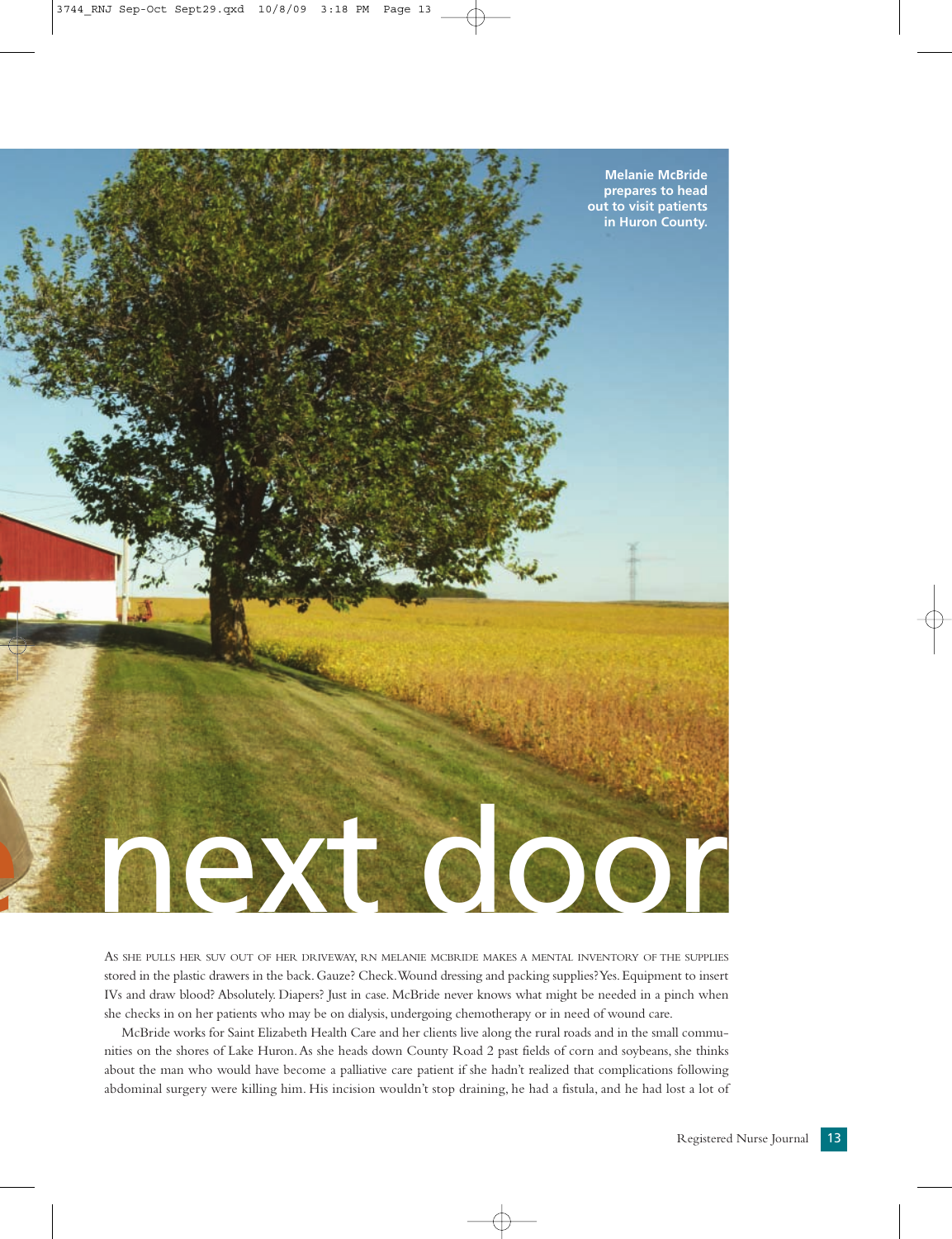weight. McBride pushed the surgeon to see the man again, and during a second surgery the physician found an undissolved stitch that was causing the problems.Today, at 81, the man is healthy and getting ready for another winter at the curling rink.

McBride grew up in Huron County, but she hasn't always been a rural nurse. She worked on a neurological floor at a London hospital for four years, but decided to explore other options when she started feeling burned out. She joined Saint Elizabeth three years ago and says the job gives her a chance to give back to people in her own backyard and broaden her nursing knowledge along the way.

"I find it very rewarding," she says."I still learn something new every week."

McBride is among the four per cent of Ontario nurses who the Canadian Institute for Health Information reports work in rural settings.Their patients are neighbours and friends they're likely to run into at the supermarket on a Saturday morning, and some of them say they would never trade their work for a big-city job. According to

the Ministry of Health and Long-Term Care, more than 4.8 million rural Ontarians depend on the expertise of nurses like McBride to keep them healthy, but recruiting and retaining RNs with the specialized

**"We're not going to attract and retain nurses if we don't give them the theoretical and clinical experience in rural areas they'll need."**

skills needed is an ongoing challenge for health-care organizations. According to a 2006 study by the Nursing Health Services Research Unit, almost 42 per cent of nurses in the South West Local Health Integration Network (LHIN), where McBride works, are over the age of 50.

The provincial government has started to address the looming shadow numbers like that cast on the workforce. In 2006, after strong advocacy by RNAO, it began reimbursing tuition for new graduates from rural areas who return to their communities to work.And this summer, the government announced a new Rural and Northern Health Care Panel, including several RNs, that will look at ways to improve access to health care. Nurses and researchers who study health-care beyond the province's urban centres say tapping into the expertise in Ontario's hinterland is essential. Simply transplanting recruitment and retention strategies that have worked in larger cities isn't the answer. Nurses in small towns see everyone from seniors to pediatric patients all in one shift. They never know when they'll need to respond to a car accident, farming mishap or flu outbreak, or provide care to isolated families that might be coping with poverty or abuse.

Beverly Leipert is a professor at the Arthur Labatt Family School of Nursing at the University of Western Ontario. She

## **NURSING STATIONS SHOULD HEAD SOUTH**

**Remote nursing stations have been part of the Canadian health-<br>Care system since the 1920s, and have traditionally only been used** in the far north. But they could be used in rural areas of southern Ontario to provide care. According to the Ministry of Health and Long-Term Care, 34 communities in northern Ontario are designated as 'under serviced,' and 21 of them have nursing stations. But southern Ontario has an alarming 100 'under serviced' communities, none of which has adopted the nursing station model.

Nursing stations managed by nurse practitioners (NPs) are a variation of NP-led clinics, but they are more suited to rural communities, which typically lack human resources. Nursing stations are affiliated with a supporting hospital. For example, the West Parry Sound Health Centre (WPSHC) operates six nursing stations, each managed by a nurse practitioner. Last year, the stations saw more than 25,000 patients, equal to the number seen in the hospital's emergency department.

At the WPSHC-operated Rosseau Nursing Station where I work, many of my patients are seniors, teenagers and summer cottagers. I perform a full range of duties including lab services, house calls, and emergency treatments. I also provide preventive health education, treat chronic and episodic illnesses and injuries, and collaborate with physicians when needed. Those who live in the area year-round often have a physician in Parry Sound; however, wait times are four to eight weeks for an appointment. The nursing station plays a critical role in providing people with access to primary care. More than 90 per cent of my patients' care is completely managed at the nursing station.

The WPSHC is part of a research project designed to capture the full impact the nursing stations have on their communities, and on the hospital and local health-care resources. Preliminary findings show



**The Rosseau Nursing Station near Parry Sound, Ontario.**

the stations save the hospital money. Only three to five per cent of patients seen in the nursing stations are referred to the emergency room, there are fewer hospital admissions from rural communities than from larger towns, and re-admission rates are significantly reduced. Just 33 per cent of patients from rural communities return to the hospital within one month, compared to 58 per cent of patients from Parry Sound.

The time is right to take a closer look at using this model throughout rural Ontario, using the most appropriate health-care provider, in the most appropriate place, to provide health care without geographic, age, or economic prejudices. Could nursing stations be coming to a town near you? Let's hope so. RN *Donna Kearney has been the primary health care nurse practitioner at the Rosseau and Area Nursing Station near Parry Sound since 2003.*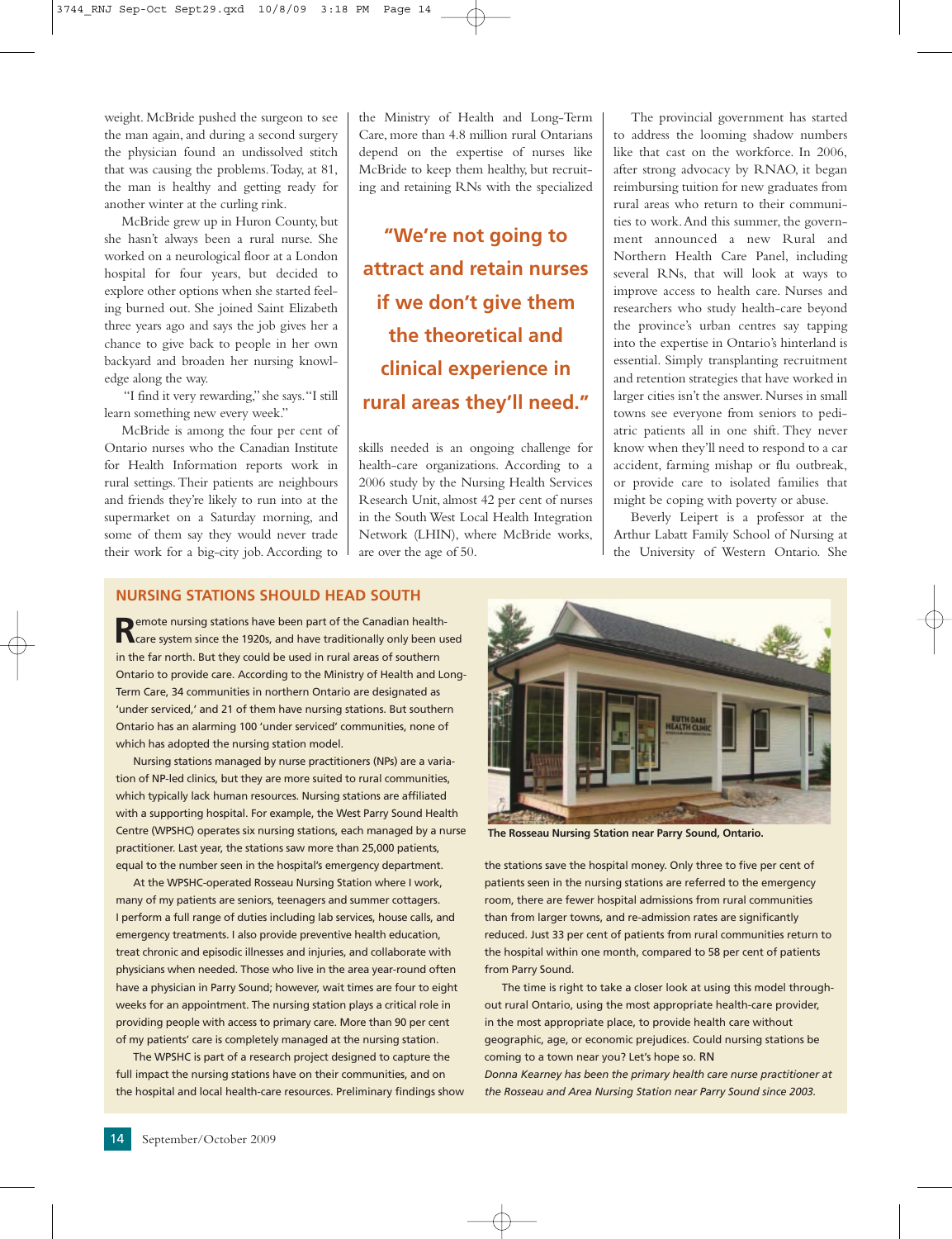studies rural women's health and spent part of her career as a public health nurse in the prairie towns of Saskatchewan. Leipert says nurses are much-needed in rural areas, especially if they visit patients at home. If a woman is isolated, a nurse could be the only person to notice if she's burning out from the multiple roles of raising children, working on the farm, holding down a paid job in town and volunteering in the community, or if a crop failure has left a family living in poverty and under stress.

"A visiting nurse might initially think a new mom probably has lots of questions about breastfeeding, but then find out there's no food in the fridge," she says.

Leipert believes if more urban RNs are going to think about caring for people who live in the villages and on the farms of Ontario, they need to learn about the demands – and rewards – of the job while they're in school. Leipert has developed two courses in rural nursing at UWO; one for undergraduates and one for masters and PhD students.The graduate course features a field trip into rural communities where students can talk with nurses, nurse practitioners, social workers and other members of health-care teams.

"We're not going to attract and retain (nurses) if we don't give them the theoretical and clinical experience in rural areas they'll need," she says.

In 2007, Grey Bruce Health Services (GBHS) Vice-President of Clinical Services Sue McCutcheon knew she was going to have to get more nursing grads working in her hospitals on the shores of Georgian Bay, or patient care would suffer. More than 40 per cent of the hospitals' RNs were going to be eligible for retirement within five years. In fact, the small obstectrics program at GBHS's Markdale location closed after two very experienced RNs retired. McCutcheon says it was difficult to find nurses to replace them because they need more than labour and delivery skills. Nurses also have to be able to work in the medical/surgical unit and emergency department when obstetrics isn't busy. Meanwhile, Georgian College no longer offers a nursing program in Owen Sound, so students who grew up in the area don't complete placements at GBHS as part of their degree program.

The hospital's tailor-made solution was to create opportunities for nursing students and new grads. For the past three summers, a small number of nursing students have worked at GBHS as student aides, and the first students to participate in the program were recently hired upon graduation. When students from the area graduate, they're also invited to come home and learn about nursing in their own community by participating in a one-year mentorship program.

"We encouraged new graduates who had done their education anywhere in Ontario or Canada to come home and we would facilitate some of their clinical education here in our organization," says McCutcheon. "This would provide the groundwork for them to become independent practitioners in a well-supported way."

The goal of the mentorship program was to help the new nurses develop competence and confidence in everything from patient care and building relationships with physicians to understanding how the health-care system works.

"If you work in a rural hospital and you need to transfer a very sick patient to an urban centre, you need to know a lot about the system to be able to advocate for that patient and get him appropriately transferred in a timely manner. It's not just about making sure you get an IV in really quickly, it's about really navigating the system for patients," says McCutcheon, adding the program is paying off. In the past two years, GBHS has hired 19 new grads and most are still working there today.

While McCutcheon was dealing with retirements, Katherine Stansfield, Vice-President of Patient Services and Chief Nursing Executive at Quinte Health Care in Belleville, had another problem on her hands. Nurses working on medical floors who didn't have the skills or experience needed to care for the wide variety of patients they encountered were transferring to other departments as fast as they could, leaving the medical floors short-staffed by 30 per cent. Stansfield knew the root of the problem was the fact that the new hires (whether they were recent graduates or experienced RNs) had worked in urban, tertiary care settings that exposed them to just one sub-section of a population or one specialty. But at Quinte Health Care, stroke and cardiac patients and individuals with other complex conditions are all located on the same medical floors, and nurses are responsible for meeting all their needs during each shift.

## **REVIVING A RURAL CHAPTER**

**Leslie Secord says that on days when**<br> **L**a nurse working in a small hospital or community feels like a tadpole swimming in a really large lake, RNAO is a reminder that you're not alone. That's why Secord decided to take on a leadership role when three of RNAO's chapters were on the verge of collapse.

While the number of members in the Parry Sound, Muskoka and Huronia chapters was steady at around 400, Secord says RNs were starting to wonder why their chapters weren't doing more. Although she'd been a member of the Muskoka chapter throughout her career, she had never held an executive position and rarely attended meetings. But she worried that if she didn't step forward to revitalize the chapters, they would fizzle out.

Last summer, nurses in the region decided to amalgamate the three chapters on a trial basis and Secord, an RN at South Muskoka Memorial Hospital (SMMH) in Bracebridge, became the president and now works with a full executive and a workplace liaison at SMMH. The new chapter held its first meeting in Bracebridge in the spring, and six people attended. Secord says that's a good start because the nurses were enthusiastic, and getting people to come to meetings is an accomplishment in a region where distance and weather are frequent travel obstacles.

"The roads are treacherous at the best of times," says Secord. "In the summer you're dealing with lots of traffic, and in the winter you're dealing with snow. After a 12-hour shift, the last thing members might want to do is pack up and drive an hour to Parry Sound for a meeting."

Secord is hoping that technology will help the newly blended chapter regain its spirit. She'd like to use video conferencing for future meetings. If that's not possible, she says she'll try teleconferences or videotaping meetings and making DVDs available to local RNs.

In the meantime, she has set up a chapter Facebook page to engage current members and attract new ones. It's all part of the group's efforts to make sure all RNs get the most out of their memberships, whether they're looking for legal assistance or best practice guidelines. RN